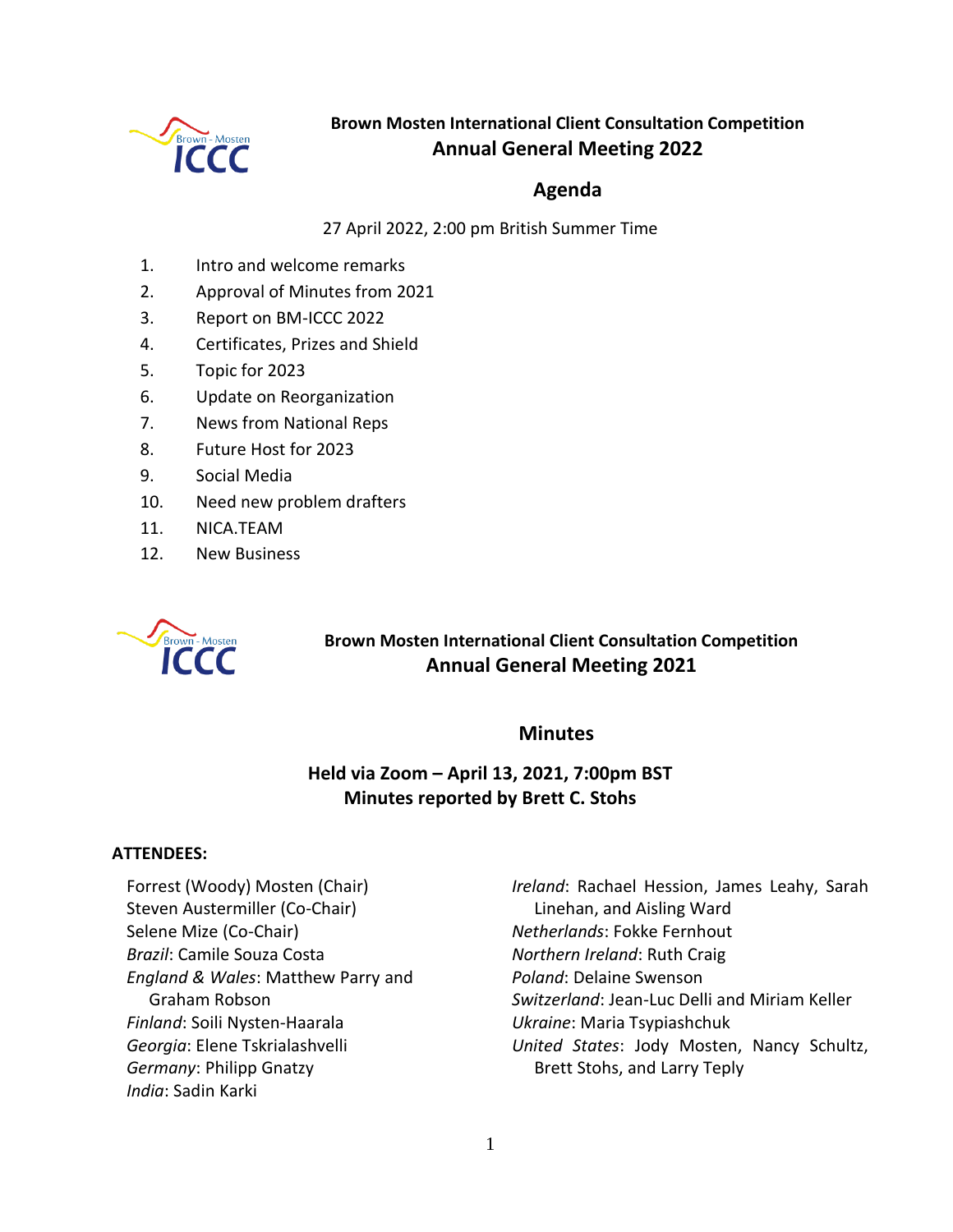## Welcome

Woody opened the meeting and welcomed all attendees. He expressed his gratitude to Matthew Parry of Swansea for administering both the 2020 and 2021 competitions. And he congratulated Ireland for two victories this year! Coached by Rachael Hession, both the 2020 and 2021 teams were victorious (James Leahy and Aisling Ward of 2020 and Naoise Anderson and Sarah Linehan of 2021). Woody noted that back-to-back victories have been rare but include past teams from New Zealand and Canada.

Steven also welcomed the group and echoed Woody's remarks. He gave thanks to various members of the ICCC team for their various roles in ensuring these competitions have continued unabated amidst the global pandemic. And Selene welcomed the group noting her hope to see each other in person in future years.

After a motion and second, the Minutes from 2020 AGM were approved by unanimous voice vote.

## Report on ICCC 2020 and ICCC 2021

Matthew provided an update regarding the two side-by-side competitions that had just been held remotely by the Hillary Rodham Clinton School of Law at Swansea University. Several countries competed for the first time, notably Uzbekistan and Nepal. And aside from one interview that was derailed due to a local power outage, there were no technical difficulties impacting the remote competition  $-$  a testament to the dedication of all the teams, coaches, judges and administrators!

Matthew solicited feedback about the process for making improvements in the future. Notably, he asked for feedback regarding the online scoring sheet and requested assistance in identifying more judges from civil code countries.

### Certificates, Prizes, & Shield

Steven reported that certificates would be prepared and sent out by email to be printed local by the host institution (Swansea). Prizes will be addressed individually. And the traveling shield will be engraved and passed along from the previous winners in North Carolina, USA.

### Topic for 2022

Selene opened a discussion regarding the competition topic for 2022, noting the complexities of identifying a topic that is relevant to most countries and avoids touching culturally sensitive issues. For example, in New Zealand there is a comprehensive accident insurance scheme eliminating certain negligence claims. In addition, some countries may not allow divorce, and others may not have legal discrimination protections. She noted that Larry conducted a topic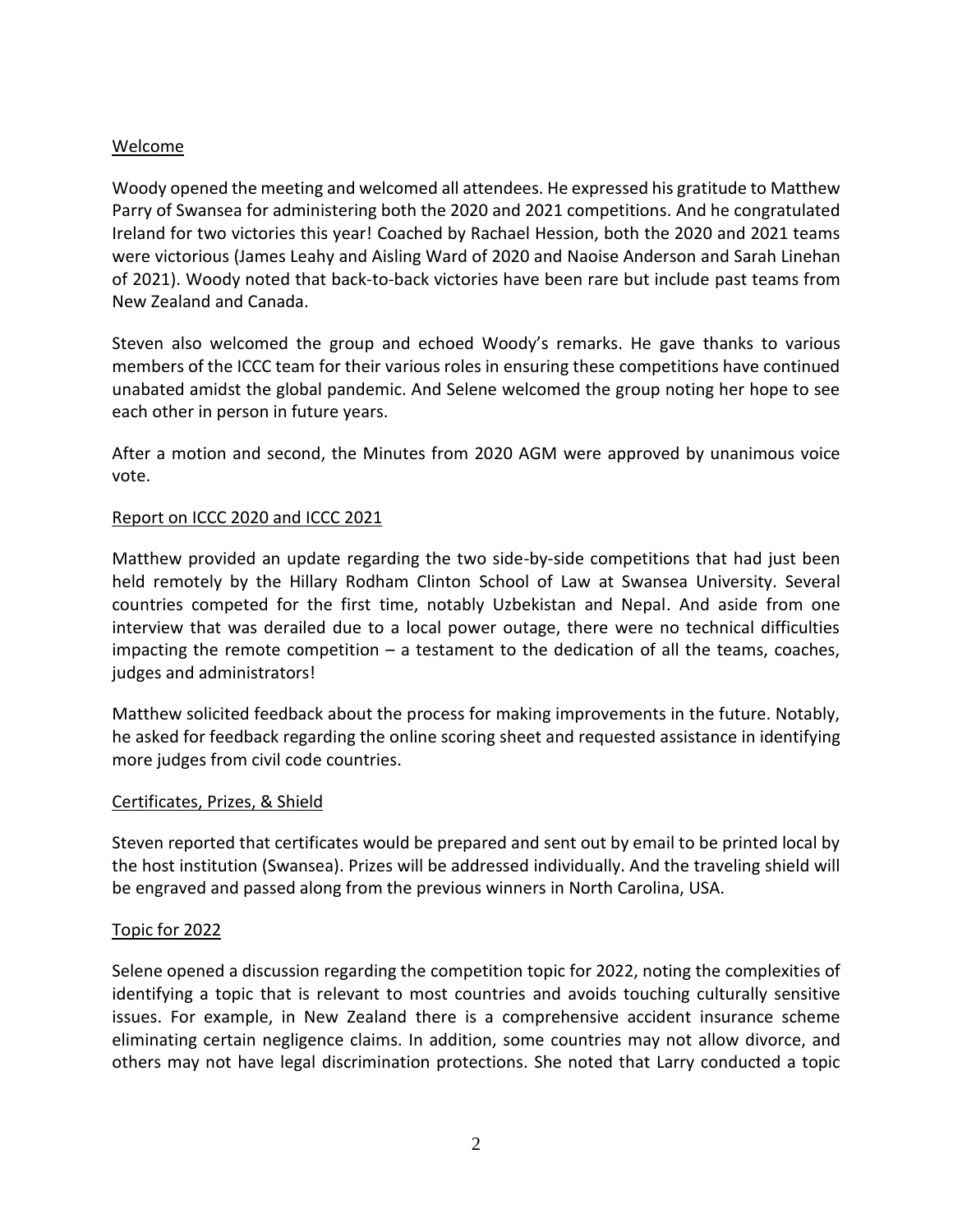survey about 10 years ago, and Larry agreed that there may be some previously identified options for the executive committee to consider.

Philipp suggested Environmental Law as a topic that is of significant interest to young people around the world. The breadth of this topic example was explored, including aspects relating to civil law, criminal law, tort law, land use policy, environmental protection, and public policy. Selene suggested that, if possible, the group would settle on topics 2-3 years in advance to permit some countries to start identifying and preparing their teams well in advance of the competition.

Graham presented a list of topics utilized since 1997, which is presented as Exhibit A. Selene suggested that the group could consider reutilizing topics from the past, which would be new to today's students in any case.

## Update from Vice Chairs

Steven discussed current efforts to restructure the nonprofit organization. Though the nonprofit initially planned to relocate to another US state jurisdiction, tax-related issues made that undesirable. Notwithstanding these issues, he noted that legal counsel had been engaged to update the nonprofit's corporate documents to be more reflective of current operations. Brett noted that these efforts sometimes take longer than expected, but expressed confidence that the outcomes will be satisfactory. Steven noted that, as an all-volunteer organization, we need active support! He encouraged attendees to contact him if they would like to get more involved.

### News from National Reps

Steven invited national representatives to share updates, anecdotes, and success stories in organizing their own teams and competitions. The following items were reported:

- Delaine expressed excitement about Poland's 2<sup>nd</sup> place finish. He described the working relationships he has developed with colleagues in Ukraine, notably two legal clinic organizations that serve as the basis for their competitions. In 2020 (pre-COVID), Poland and Ukraine held competitions jointly in Krakau, and in 2021 they coordinated some online activities among the countries. This collaboration has helped the programs in each country expand student involvement. Maria expanded on Delaine's comments noting that they held a competition of 11 teams this year and exchanged judges with Poland for mutual benefit.
- Larry talked about the US competitions (run by the American Bar Association), which were all conducted online in 2020 and 2021. He reported that competitions continued to draw substantial student interest but did demonstrate the difficulty of conducting competitions in an online format. Brett added his experiences as a regional competition host utilizing the online format.
- Philipp reported how, in the past few years, he observed that judges from the UK, Wales, and Ireland did not understand how certain aspects were handled in civil law jurisdictions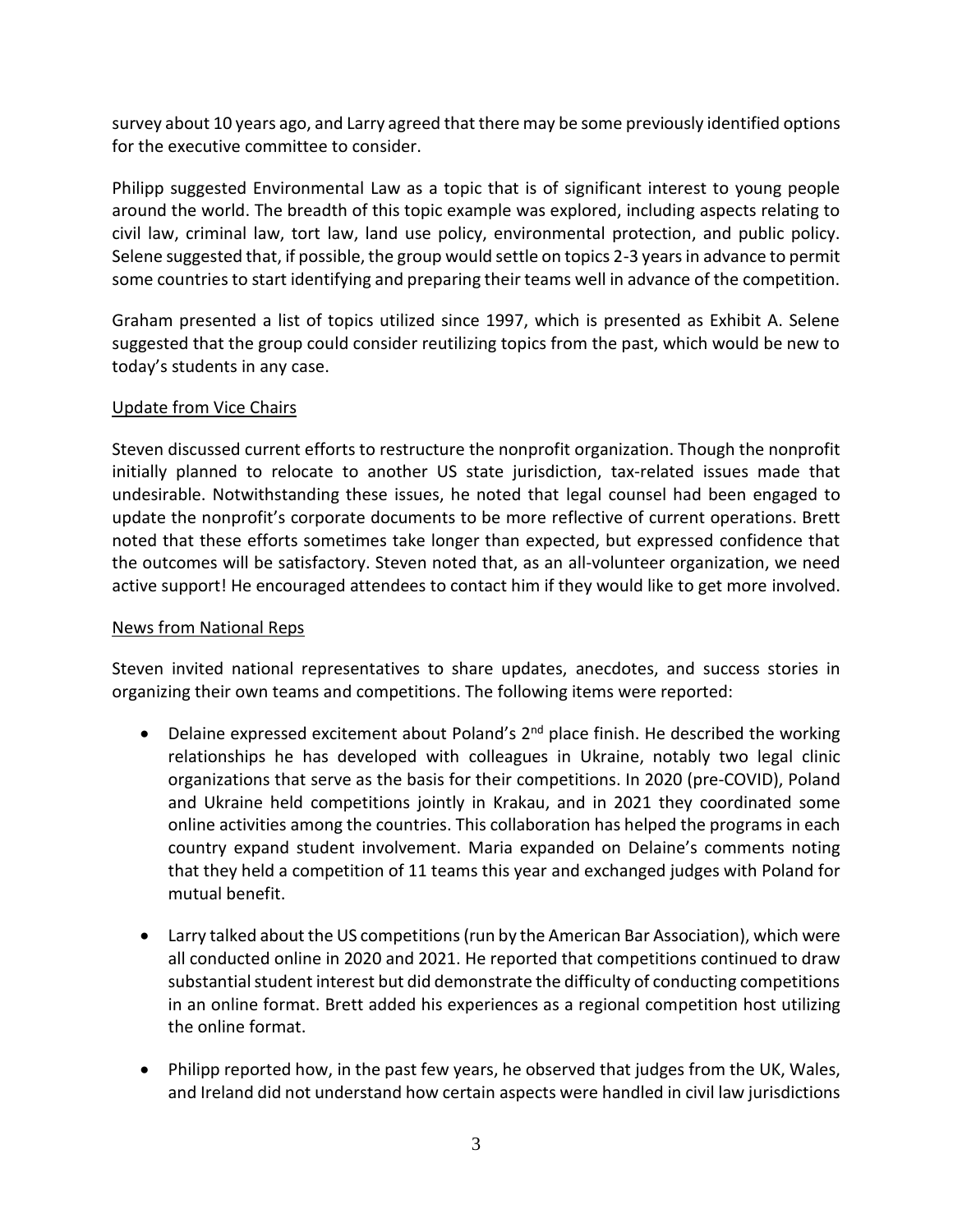like Germany. He expressed that having a judge from a civil law country in each room would be productive. Matthew seconded these comments, noting that the competition participation has tended to focus on US and UK countries.

#### Future Host 2022 and 2023

Selene led a discussion of options for future hosts. Swansea has indicated a willingness to host for 2022 in person (if possible). Selene noted that Uzbekistan has expressed interest, though may need a few more years of experience with the competition before hosting. Delaine and Maria expressed that Ukraine and Poland are interested in jointly hosting in either country. Brett inquired about whether Stetson University College of Law in Florida, USA, would consider hosting again (as their plan to host in 2020 was prevented by COVID-19). Nancy agreed to inquire to Stetson Law's new director of advocacy.

Steven reminded attendees that the ICCC can provide some financial support to host schools. Michael suggested that host schools consider connecting with host country firm sponsors who may wish to underwrite costs and provide judges. Brett added that certain topics might create opportunities that would be attractive to firms that have subject matter expertise.

### Future Remote Competitions

Woody asked the group whether future competitions should consider online tools, notably based on Matthew's demonstrated successes this year. Two main benefits of online participation: immigration restrictions and pandemic restrictions limit travel, and costs of travel are very high. In addition, the skills used to succeed in an online format were novel and very instructive. Woody described two teams he observed beginning their interviews with reference to the online format and ably orienting the client to privacy considerations, technical operations, and addressing potential technology problems. Future teams might look to online dispute standards for resources applicable to online work [\(https://www.mediate.com/OnlineTraining/index.cfm\)](https://www.mediate.com/OnlineTraining/index.cfm).

Discussion followed regarding the potential for utilizing remote tools in the future. Michael emphasized the benefits of hosting an in-person gathering, notably the networking opportunity and building unique connections with students and judges from around the world. Graham noted past difficulties in expanding the competition to include more countries, particularly given travel costs. One possibility is to host regional competitions with a smaller in-person final competition. Delaine reported that online competitions have led to fewer student participants in Poland. He also reported that his team, which did well in the online competition this year, had a more limited experience by virtue of participating remotely.

After this year's hosting experiences, Matthew expressed some ideas for how to utilize remote tools in the future.

 Notably, one possibility isto hold preliminary rounds remotely in advance of the in person competition. These rounds would count toward the final scores, give students practice in conducting remote interviews, and then provide the in-person experience for the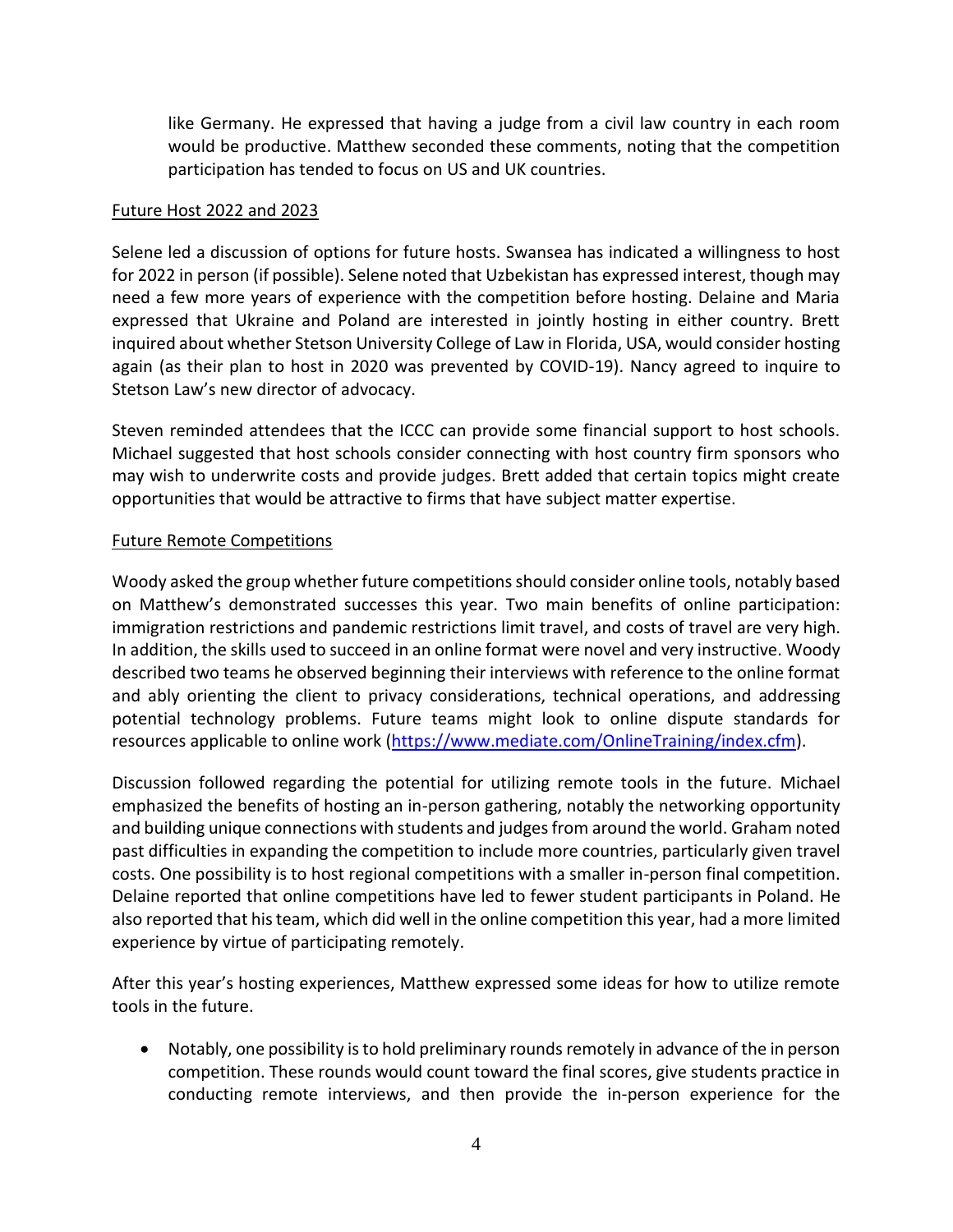remaining rounds. If this results in extra rounds, it could provide more robust scoring when determining the semifinalists.

- A variation on this could be to permit teams to participate remotely only if they wish to do so and compete against other online teams separate from the in-person competition. This could help a country "test the waters" if they are unsure whether to fully commit to in-person competitions. Steven added that these methods could also expand the number of participating judges from other countries.
- Matthew closed by affirming that the dynamic between teams competing in person is truly amazing. Unlike other competitions where teams go "head to head," these competitors never compete directly in the same room against each other, which leads to move engagement and positive connections among competing teams.

## Social Media

Selene asked attendees for comments from our winners regarding social media and how the organization could utilize these platforms more effectively. Rachael reported that engagement was strong on Twitter and encouraged expansion to LinkedIn and other platforms. Jean-Luc expressed interest in helping with these matters but noted one challenge is knowing what information is allowed to be published regarding the student teams. Graham identified that momentum is difficult since there is little information to post about between competitions. Selene identified positives about Facebook, including the ability to delegate posting rights to multiple people. She expressed a hope that the ICCC and Swansea websites will be updated with lists of winners and some quality photographs of the winning teams. Graham expressed his desire to loop in others to help! Steven expressed that accessible YouTube videos are very helpful for recruiting new countries, and watching past performances is critical to helping others understand the competition and its value. Recorded videos may be preferable to livestreams, however, as Matthew noted that universities may not be willing to publicly share video feeds of live events over which they have no control.

### New Business

Graham asked for details about the financial health of the organization. Woody shared that, even with conservative investing, the value of the corporation's assets has increased significantly in recent years. Mike noted his interest in introducing some limited risk for the funds to increase investment returns. Steven noted that, once the corporation's restructuring is complete, it will be possible to approve changes to the corporation's investment strategy going forward. Jody expressed that the relatively recent addition of a fee for teams has provided better opportunities to give back to teams in need and to save money. This inflow gives us more room to grow and take some risk in the portfolio.

The group discussed options for obtaining more judges. Currently, communications outside the host country are generally limited to national representatives. Maria suggested creating a pool of potential judges with an online registration form.